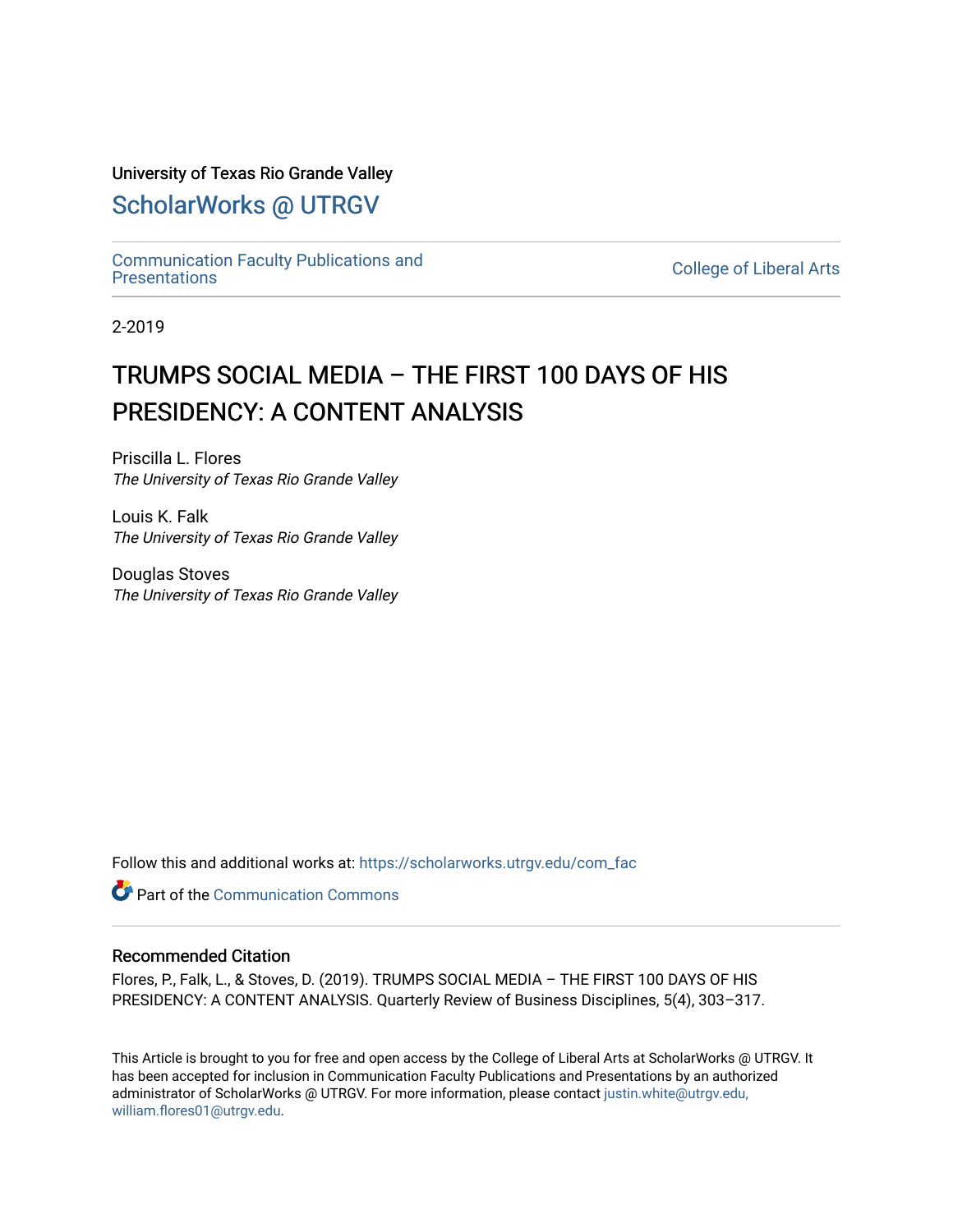# **TRUMPS SOCIAL MEDIA – THE FIRST 100 DAYS OF HIS PRESIDENCY: A CONTENT ANALYSIS**

Priscilla L. Flores, University of Texas Rio Grande Valley

Louis K. Falk, University of Texas Rio Grande Valley

Douglas Stoves, University of Texas Rio Grande Valley

#### **ABSTRACT**

More than any time in history technology allows politicians to directly reach large audiences to increase interaction. Modern social media permits information to be more accessible, direct, and permanent. Politicians can address audiences more frequently and directly through mobile devices - a tactic which creates a perception of immediacy unseen in past political climates. Specifically, Twitter grants unfiltered communication with users, while bypassing established mainstream media. The use of Twitter politically was first revolutionized by Barak Obama. Donald Trump's use of Twitter has elevated this social media platform to an unheard-of level. A content analysis was conducted on President Donald Trump's Tweets from his first 100 days in office. The results indicate that the majority of these Tweets can be separated into the Burkeian categories of Identity and Division. A discussion of the substance of these Tweets, the political use of social media, and specifically President Trump's embracing of Twitter ensues.

*Keywords:* Trump, Twitter, Social Media, Content Analysis, Political, Burk

#### **INTRODUCTION**

Social media was developed by American democracy in the 1700s, though not in the technological sense that we see today. This early use of social media had to be truly personal. It operated in a physical social circle employing the machinery of the time period - printing presses. Since printing presses were scarce, the physical distribution was low. For the most part social media and mass media in general relied on word of mouth.

Ben Franklin, as an established leader and politician, utilized the tech of the time in the mid-18<sup>th</sup> century. In 1754, amid the French and Indian War, he designed and published America's first political cartoon; a distinguished snake-shaped illustration as a means of creating unity among the colonies. It depicted a snake in thirteen separate pieces – each section as a representation of an individual colony – with the words "JOIN, or DIE" (Herskovits, 2013). The message was clear to the colonies, just like a snake cannot function when divided neither can the colonies. They must stand united or accept assured failure. It was a simple yet tacit image that was amply distributed and forecasted the potential influence of this medium.

By the 1920s and 30s, radio became the most powerful form of political communication. It paved the way for audiences to be influenced by the speaker's voice, inflection and delivery creating a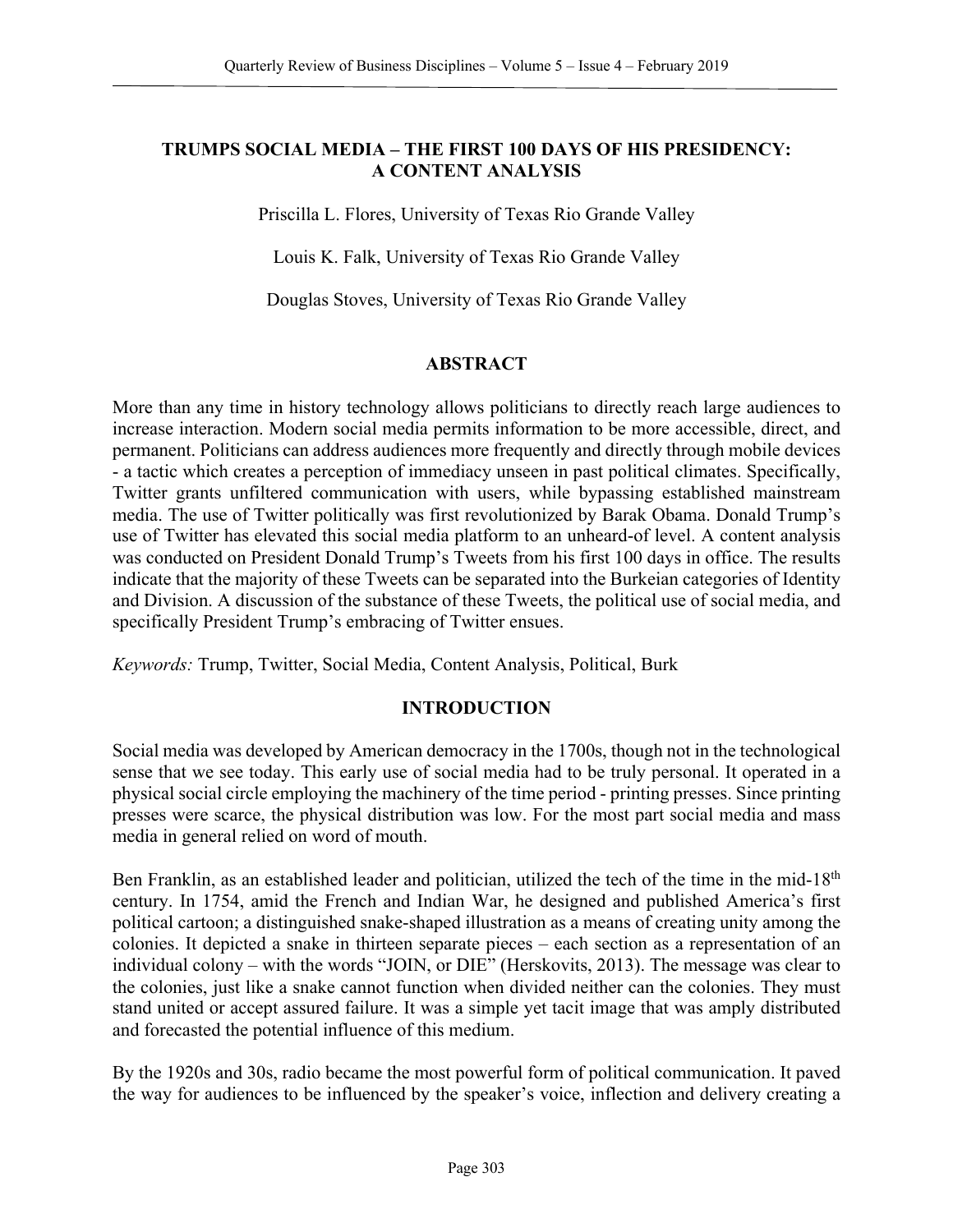highly personal susceptibility to persuasion. President Franklin Roosevelt appreciated and took advantage of its influence. Rather than allowing an interviewer to pose intentionally difficult and probing questions, Roosevelt spoke directly to the American people. He gained popularity with fireside chats – an intimate series of radio broadcasts in the 1930s that addressed current issues. These chats allowed the audience to feel like conversations were specifically molded for them and elevated their sense of importance. Roosevelt was described as a speaker with a great mellifluous voice who spoke with a conversational tone and invoked warmth to the more than ninety percent of Americans who owned a radio (Roosevelt, 2009).

The evolution from radio to television as the medium of choice began in 1950's. The addition of visuals added another element to the politician's arsenal of tools. Communication had changed to include image, voice, and tone as prominent elements in people's perception. Through television, wider audiences would be able to view as well as hear politicians' speeches and judge both components at once. One of the first to demonstrate the strategic power of a television broadcast was Republican candidate for Vice President Richard Nixon in September 1952 (Soniak, 2008). He took an unprecedented step flying to Los Angeles to broadcast the infamous Checkers speech. This speech was designed to combat criticism over financial improprieties concerning campaign expenditures. Nixon dispelled allegations in a well-crafted and enticing thirty-minute address to the nation while avoiding rebuttal. Nixon established himself as a family man and connected with 60 million people to gain momentum and simultaneously eliminate criticism toward his party. As a testament that Nixon understood the power of mass communication, he and Eisenhower won 55% of the popular vote in 1952 (Hammond, Roberts & Sulfaro, 2016).

In 1959, John F. Kennedy also recognized the power of television when he wrote an article for T.V. Guide - "A Force that has Changed the Political Scene." In that article, Kennedy penned that television's "revolutionary impact" would have far-reaching and lasting consequences for politics. By the 1960s, the telegenic qualities of candidates began to matter. The political machine turned its attention to polishing candidates for television in order to showcase their personal traits.

Even with the rise of television, at this point the radio medium still had a lot of influence. In 1960 the Nixon vs. Kennedy presidential debate was broadcast both over the radio and television airwaves. The winner of this debate was determined by which media the audience consumed. Television viewers say it was a win for Kennedy, but for radio audiences Nixon took the triumph. Television viewers saw a very polished, tan and handsome John F. Kennedy stacked up next to Richard Nixon who did not have that same telegenic presence. Sporting a 5 o'clock shadow and a gray suit, Nixon did not contrast as well as Kennedy on the visual medium. Many speculated that Nixon had lost the debate because audiences perceived his perspiration as nerves – the truth was that it was a warm debate hall and he refused make-up. From this time forward television became the politician's medium of choice. The craft of setting up shots and the architecture of a politician's image for maximum effect was born (Hammond, Roberts & Sulfaro, 2016).

In the late 60s, former actor Ronald Reagan introduced the rise of celebrity personalities in politics. Essentially, Ronald Reagan was someone who traded in a very successful career selling out box offices for a presidency that was selling an idea and a point of view (Hammond, Roberts & Sulfaro, 2016). The cynicism which was suggested in Kennedy's 1959 TV Guide article (para 5) "It is in your power to perceive deception, to shut off gimmickry …", began to infiltrate into political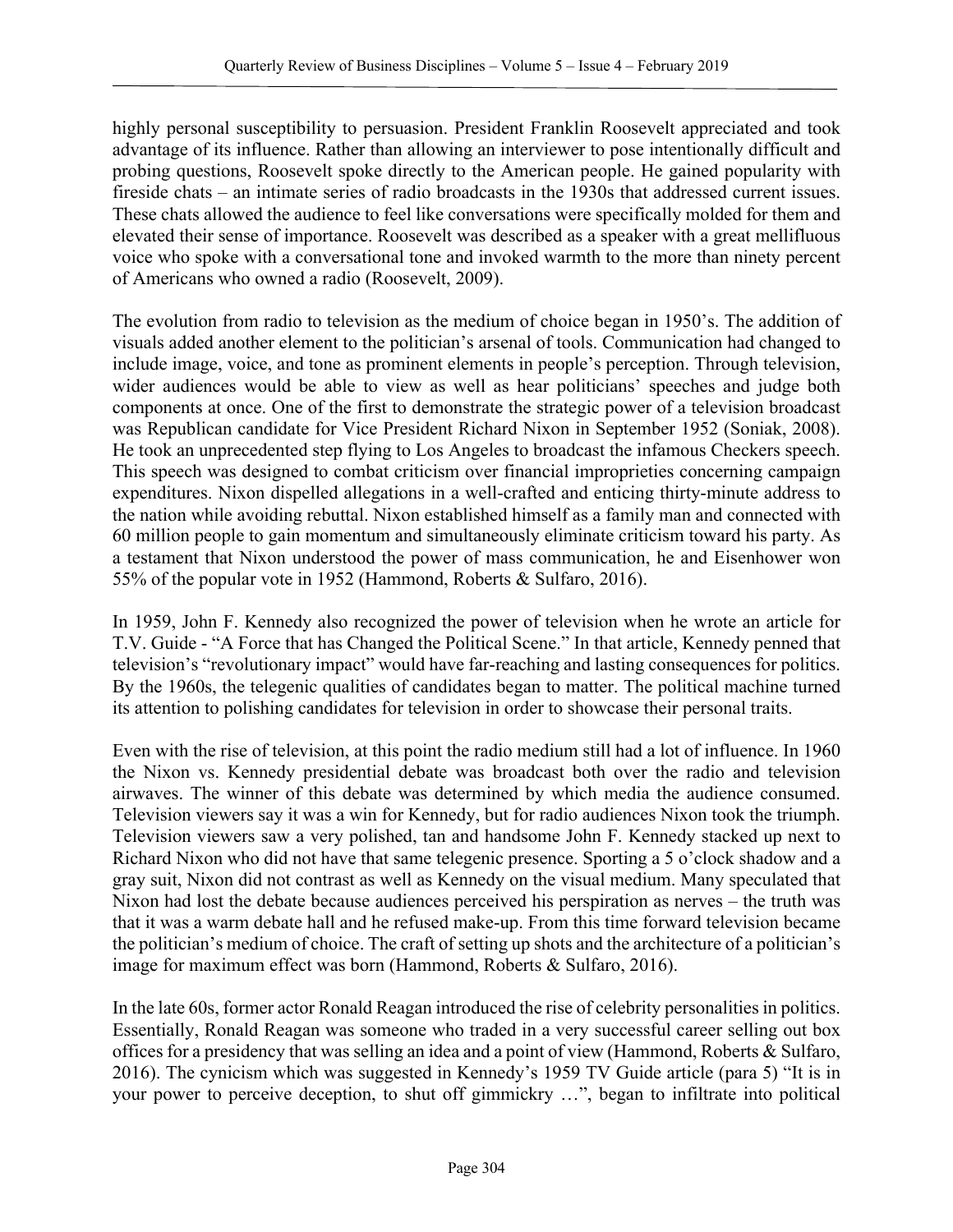productions. Campaigns now had the tactics in place to use candidates as persuasive vehicles for the political gain of their party. Thus, reducing the role of the presidency to that of a spokesperson in the digital age (Hammond, Roberts & Sulfaro, 2016)

With the rise of 24/7-cable news came a wider availability of channels. These additional channels gave the audience the opportunity to seek more diverse viewpoints. From a network perspective, the increased number of channels created more competition leading to audience fragmentation. This competitive environment seems to have exasperate the perception of bias in the media, as more and more organizations created niche programing to reach specific audiences. As audiences gravitate toward programming that matches up with their belief systems the political landscape becomes more disjointed (Mankiw, 2014). Political strategies that bring these distinct groups together are harder to enact.

The change in political strategies can be attributed to the technological shifting aspects of communication, and its never-ending endeavor to appeal to voters and gain support. Towner & Dulio, write:

One can look to the great technological innovations during the mid-1900s as a precursor to the changes that are taking place with the Internet today. When campaigns found that they could use the airwaves to spread campaign messages, the electoral landscape was changed forever. First with the radio and then television, all of a sudden, a candidate could talk to nearly all of the voters in his or her district in 30 or 60 seconds rather than having to spend all day traveling around town. (2012, p. 96)

It is important to note that these strategies did not create new goals for campaigns, but simply created a more efficient way to accomplish candidates' campaigning goals (Towner & Dulio, 2012). Campaigning became more alluring, time saving and cost effective.

#### **The Rise Social Media**

Political communication continues to evolve with each election. The goal to reach the public and influence them has never been closer. With the general acceptance of social media an additional communication avenue has become available. Social media lends itself toward mobile technology allowing messages to be transmitted and received from just about every location during all hours, removing almost all pervious barriers to communication. Mobile phones with their built-in portability has become the popular conduit for the convergence of this technology. Using this delivery system, the politicians now have direct access to whole audiences that were unavailable in the past. The reach is not only much wider than it has been through traditional communication methods, but it enables campaign messages to be more personalized and targeted toward specific audiences. Giving importance to issues without seeming invasive.

#### **Twitter**

Campaigns accomplish this by using highly specific advertisements on Facebook, Twitter and other social media sites. Twitter (revolutionized by Barack Obama) in particular rose to be an invaluable platform for political content since news outlets, authors, businesses, politicians and the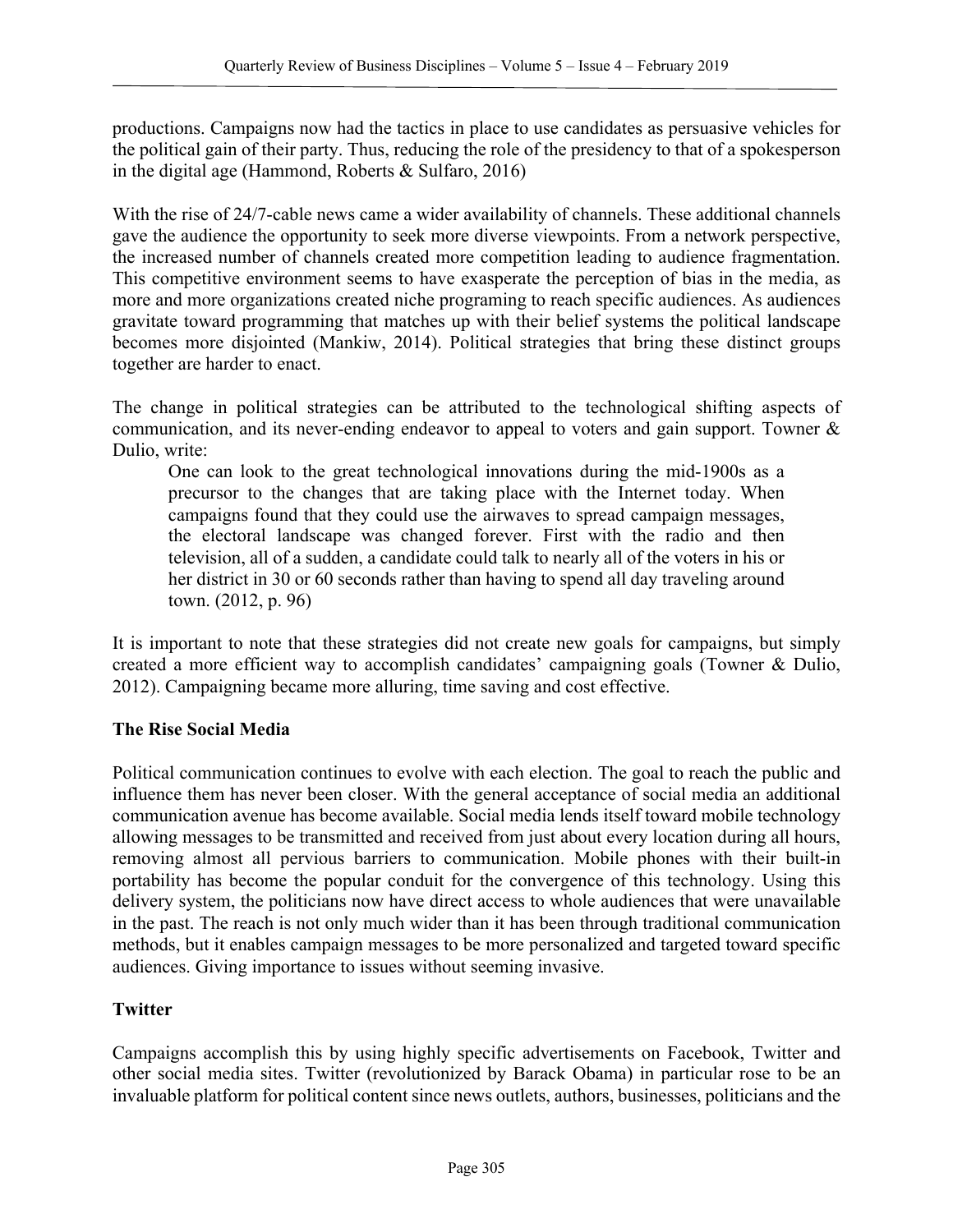general public use it to share links, data and opinions (Johnson, 2012). Trump expanded on Twitters usability by employing it as a real time message tester (Hess 2016). More than any other social media platform, Twitter enables conversations to transcend social and economic classes; suddenly anyone could be in contact with people such as celebrities and governors who were previously unreachable.

On Twitter friends, family, and coworkers communicate and stay connected through the exchange of quick, frequent messages. This unique Internet based communication channel enables users to conduct public conversations, known as 'tweets', using up to 140 characters per message (originally 140, now 280 characters). Because tweets are short and relatively easy to construct and send, this technology lends itself to near real-time response. The immediacy of tweets is particularly useful for current events where public opinion and reactions can be constantly updated (Wang et. al., 2012). Twitter provides this easily accessible mobile platform for online users not only to share information, but also to retrieve other people's opinions.

Politicians have recognized the potential of Twitter to help them become more accessible and responsive to their constituents. "Live Tweeting" has allowed conversations during large events, including debate nights and election days to occur. "People take to Twitter to debate along with the politicians. This accomplishes two things. First, it stimulates the conversation on certain issues, and second, it gives the politicians a better idea of where their followers stand. This helps them script their message" (Presidential Debates and Twitter: The New Normal, 2016).

# **REVIEW OF LITERATURE**

# **Rhetorical Analysis**

Aristotle was perhaps the world's first political scientist in the world's first democracy. His work was born from an interest in oratory, as it was the primary political medium of his day. At the core of Aristotle's rhetoric are what he called modes of proof; ethos, pathos and logos. Ethos is establishing credibility, pathos is emotional proof, and logos is logical proof. There are two divisions for each of the forms of proof: artistic and inartistic proof. Artistic proof are arguments that may be discovered through rhetorical invention such as comparisons, relationships, circumstances, and testimonies. While, inartistic proof is that which is factual and is not supplied by the writer's efforts, but existed beforehand such as witnesses, admissions, or written contracts. (Poulakos & Poulakos, 1999).

# **Burke – Identification and Division**

Where Aristotle believed that logic was at the core of persuasion, American theorist and philosopher Kenneth Burke believed that it was identification that was most significant. Asserting that the purpose of identification is persuasion, as a form of rhetoric. Burkean rhetoric says, "you persuade a man only insofar as you can talk his language by speech, gesture, tonality, order, image, attitude, idea, identifying your ways with his" (Burke, p. 55, 1950). Burke's rhetoric encompasses both traditional and nontraditional forms of discourse. He suggests that rhetoric includes three basic functions: contributes to the formation of attitudes, encourages the justification of action and it gives commands of some kind to determine actions to be taken (Burke, 1969).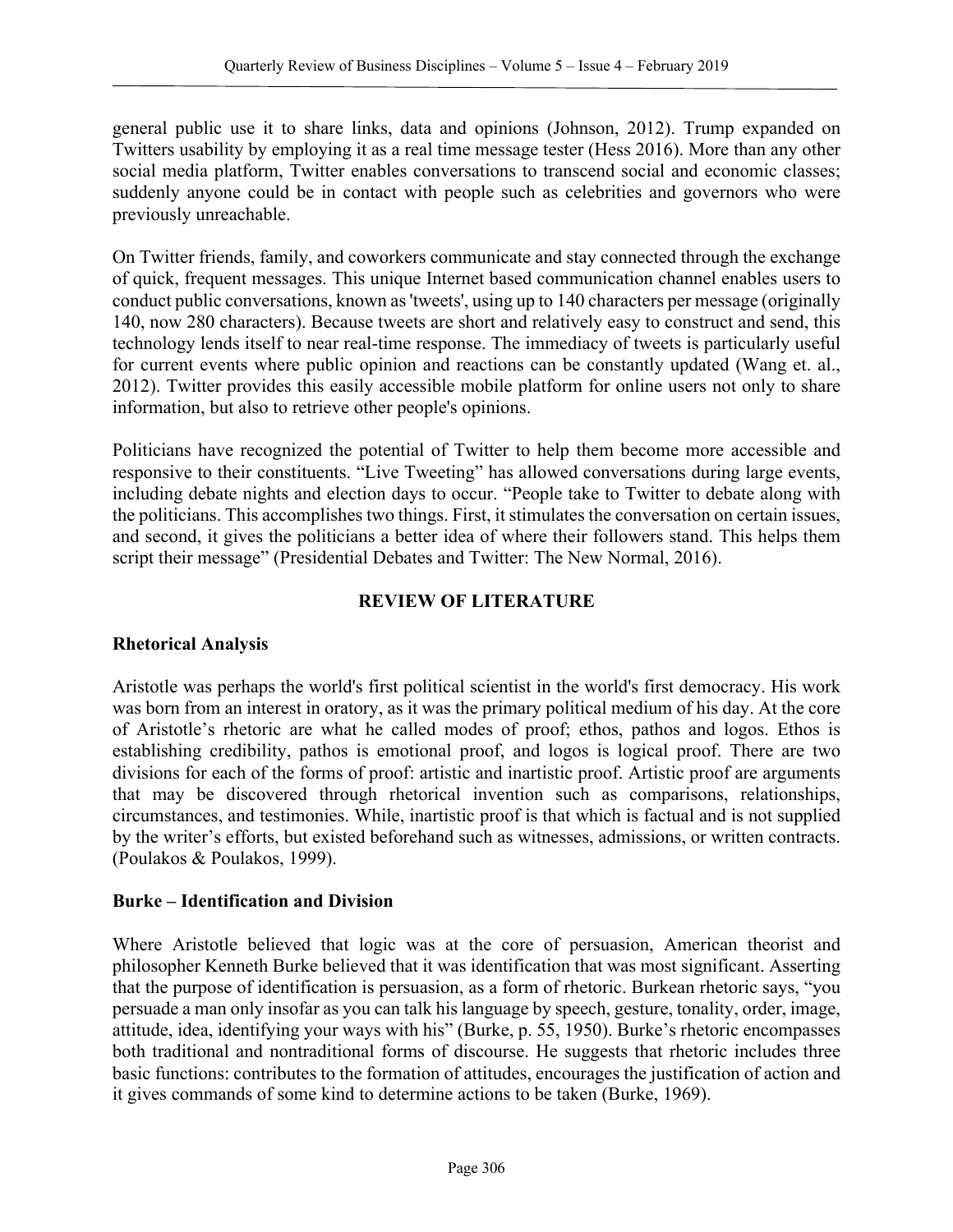Burke coined and defined identification as the quality of sharing attributes and as the key to persuasion. For Burke, identification has several functions, occurs through common goals and transpires through unconscious association. Burke used identification synonymously with consubstantiality. As we share ideas and attitudes we come to identify with others, and as we speak each other's language, we become consubstantial. The antithesis of identification is division, also called "alienation" or "dissociation". Division, or lack of identification is the natural state of separate human beings; the human experience is inherently individual, and thus divisive (Burke, 1969).

Branching from this, Burke stated that identification in rhetoric is crucial to persuasion and leads to cooperation, consensus, compromise, and action. Burke believed that the most serious human problem was to be alienated or separated, and rhetoric was to be that problem's only solution. Much of his work was based on bringing people together. "Identification is affirmed with earnestness precisely because there is division. Identification is compensatory to division" (Burke, p. 22, 1950). Rhetoric's goal, regarding identification, is to bring people together who have been separated by estrangement or opposition (Burke, 1950).

Burke maintained that each one of us has an essence that separates us from other people and that in one sense we are all the same, however this leads to a contradiction or tension that on one hand we are all the same but there are things about each one of us that can separate us. Consubstantiality then is the attempt to have us identify with one another, it is the attempt by a communicator to get their audience to see how similar we are knowing full well that we are each incredibly different from each other. Burke argued that when a speaker addressed their audience, they can either decide to demonstrate how we are unified or how we are divided (Burke, 1968).

# **Persuasive Resources - Social Media**

Throughout history, the term rhetoric has been used to name either the use of persuasive resources or the study of the use of persuasive resources. Ancient or classical rhetoric focused on rhetoric as the performance itself, the use of language to persuade others to act or change their minds about something. But rhetoric also refers to the philosophy that study's how and why people use persuasion in the first place. Burke's theory of identification and division combines an interest in the strategic use of words to perform an induction of action through the alignment or division of interests or motives (Burke, 1973).

Acquiring the skill of adaptability proves necessary in a time of disruption within a nation and in a society where change is constant. It is particularly important in an electoral climate where politicians are vying for votes and relevance. Politicians strive for self-promotion, voter interaction and mobilization through Twitter and other social media, "key battlegrounds" as termed by McCabe (2015). Compared to other social media sites, Twitter is useful for politicians showing real-time reactions or having intimate conversations with individual users. On Twitter, politicians are able to distribute their original messages and retweet others' content. Politicians can also share supporters' tweets by displaying their replies publicly using the mention aspect of Twitter. Because Twitter is a relatively new tool, there are few established norms concerning the utilization of features such as retweets and mentions. Analyzing tweets can reveal different aspects about a politician's communication style and character that are not evident on other social media platforms (Lee, E. J. & Jang, Y. (2010).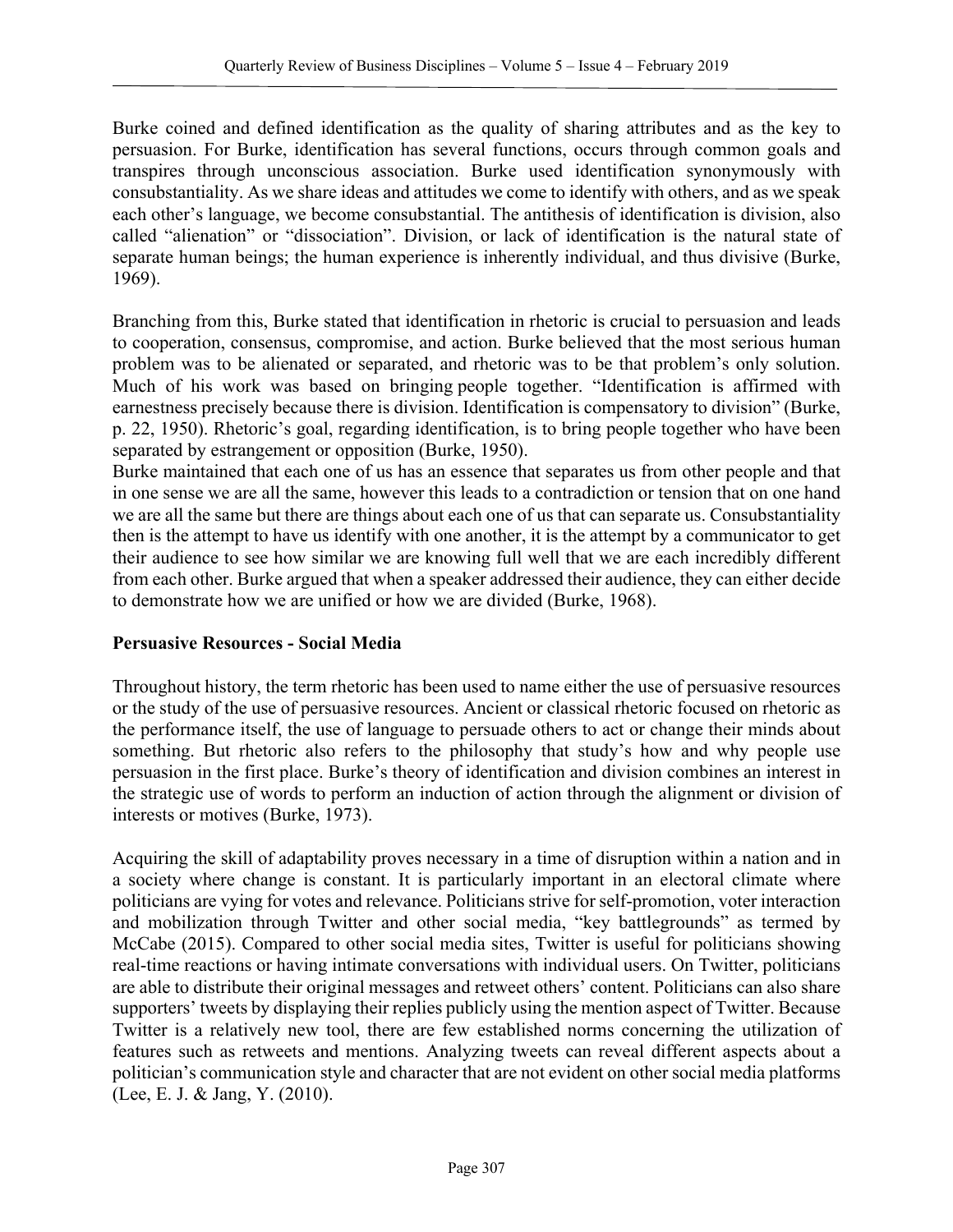For nearly a decade, political leaders have relied on social media to mobilize support through electronic networking in an effort to win an election. Although Twitter is a relatively new method of communication in the political sphere, it is widely used today by politicians. Former U.S. President Barrack Obama's 2008 presidential campaign legitimized Twitter in the political arena by showing how it could be used to generate enthusiasm (Tumasjan, Sprenger, Sandner & Welpe, 2010). By the 2016 Presidential election Donald Trump starting using Aristotle's modes of persuasion: *logos* (the appeal to logic), *ethos* (the appeal to credibility), and *pathos* (the appeal to emotion) in his tweets - to encourage enthusiasm, by the attacking and dividing his opponents (Hess 2016).

Skoler (2009) noted that today's culture emphasizes connections and relationships, which fuels social networking sites and promotes information sharing, new experiences, new knowledge and new friendships. Through this, Twitter creates an exchange of self-generated content while discovering information sources that best fit their interests (Kaplan and Haenlein, 2009). Twitter also gives a politician more control, mainly because words can be carefully crafted to promote a politician while news and information through mainstream media are more open to interpretation. Twitter can be used as a forum for entertaining political discourse, debate and offers politicians and constituents an opportunity to address a wide range of topics. Furthermore, Twitter allows politicians to bypass the press to speak directly with the public (Kalsness, 2016).

# **RESEARCH GOAL**

The previous literature review notes that language historically has been categorized by rhetoricians. In addition, the review also points to the rise of social media and how Twitter has become an effective tool for rhetoric. Twitter has given politicians the opportunity to bypass traditional media and control more of their campaign, as well as public image. The use of Twitter by Donald Trump in the 2016 U.S. Presidential election to disseminate information was unprecedented.

This paper focuses on one politician, Donald Trump, who engages his audience through Twitter. Trump's use of Twitter creates an opportunity to explore rhetoric on a digital platform. The communication style used by Trump is particularly suited for Twitter, as it is for the most part an unregulated platform. Keeping the previous in mind, the goal of this study is to analyze Donald Trump's Tweets for the first 100 hundred days of his presidency and to place these Tweets into an interpretive context.

# **METHODOLOGY**

Content analysis was utilized to study data collected from Twitter over the first one hundred days of Donald Trump's Presidency. As a method, content analysis was initially used for examining newspapers, or other written documents, in order to understand their content and to make inferences from the data about the context (Krippendorff, 1980).

Categories were built from the data extracted using identification and division to illustrate how these techniques permeated the president's tweets from January 20, 2017 through April 29th, 2017.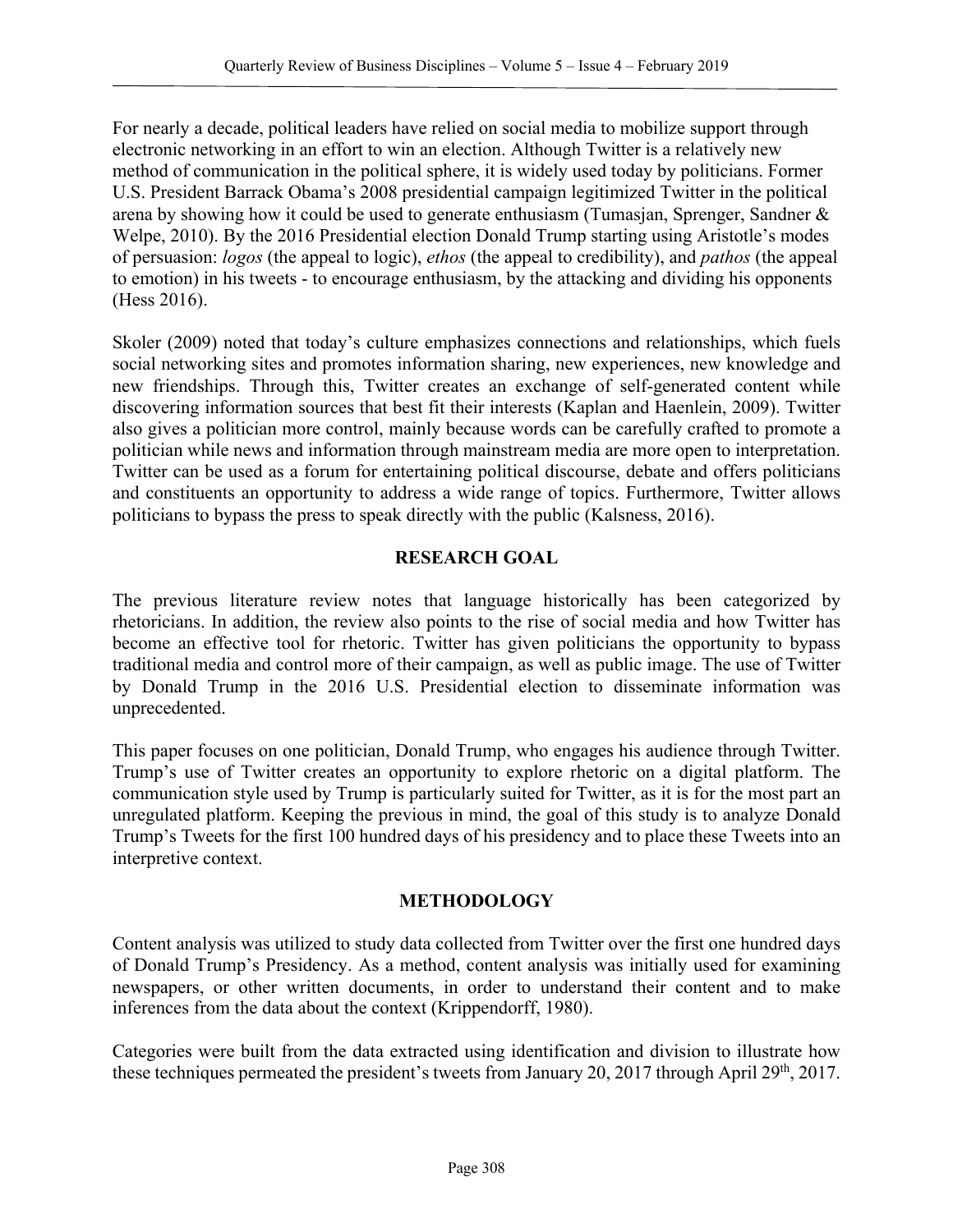*Identification:* The process of linking oneself with others, (e.g., us, we, our). *Division*: The emphasis on differences between people, (e.g., they, them).

The unit analysis was a single tweet. Tweets may fall under multiple categories. Overall, 503 tweets were coded and analyzed. The platform *Twitonomy* that provides analytics and insights into tweets to capture the data was used in this study. The original data set downloaded contained nine identifying variables that included the date of the tweet, the twitter handle of the tweeter, the name of the tweeter, the body of the tweet, the URL, the platform (e.g. Twitter for iPhone), the type of tweet (e.g. new, reply, retweet), the retweet count and the favorite count. The data was cleaned leaving two of the nine identifying variables, the date of the tweet and the body of the tweet for analysis. The Twitter data was imported into NVivo and coding using a schema encompassing the two characterized elements: identification and division. NVivo enables the user to "import and code textual data, edit the text; retrieve, review and recode coded data; search for combinations of words in the text or patterns in the coding; and import from or export data to other quantitative analysis software" (Bandera, 2006). To ensure reliability the 503 tweets were coded independently, and each Tweet was analyzed in isolation from previous Tweets. One method to test reliability is internal consistency which can be achieved by applying *identification* as the presence and frequency of first-person pronouns such as "we" and "us" along with possessive pronouns such as "our" and *division* as the presence and frequency of third person pronouns such as "they" and "them" within a single tweet.

#### **RESULTS**

503 Tweets were sent by the President Donald Trump in his first 100 days of office. These Tweets were coded and analyzed using the above described method. Of these 503 Tweets, 312 Tweets fell into the category of Identification and 262 Tweets fell into the Category of Division.

Many of Trump's messages in the identification category are about things the public already had views on, such as fair trade and immigration. Several Tweets that fell into the category of division were framed about a rigged system that is held in place by a corrupt institution. This repetition of messages in both categories is well suited for Twitter because it allows for a message to be retransmitted over and over through retweets.

In addition, beside the standard use of pronouns – us, we, our, them, they, the analysis of these tweets reveals certain terms that in general signify one of the two categories. The term "Democrat" in the context of these Tweets usually indicates division, while the term "American" suggests identification. Following is a sample of Tweets from the data set coded in this study.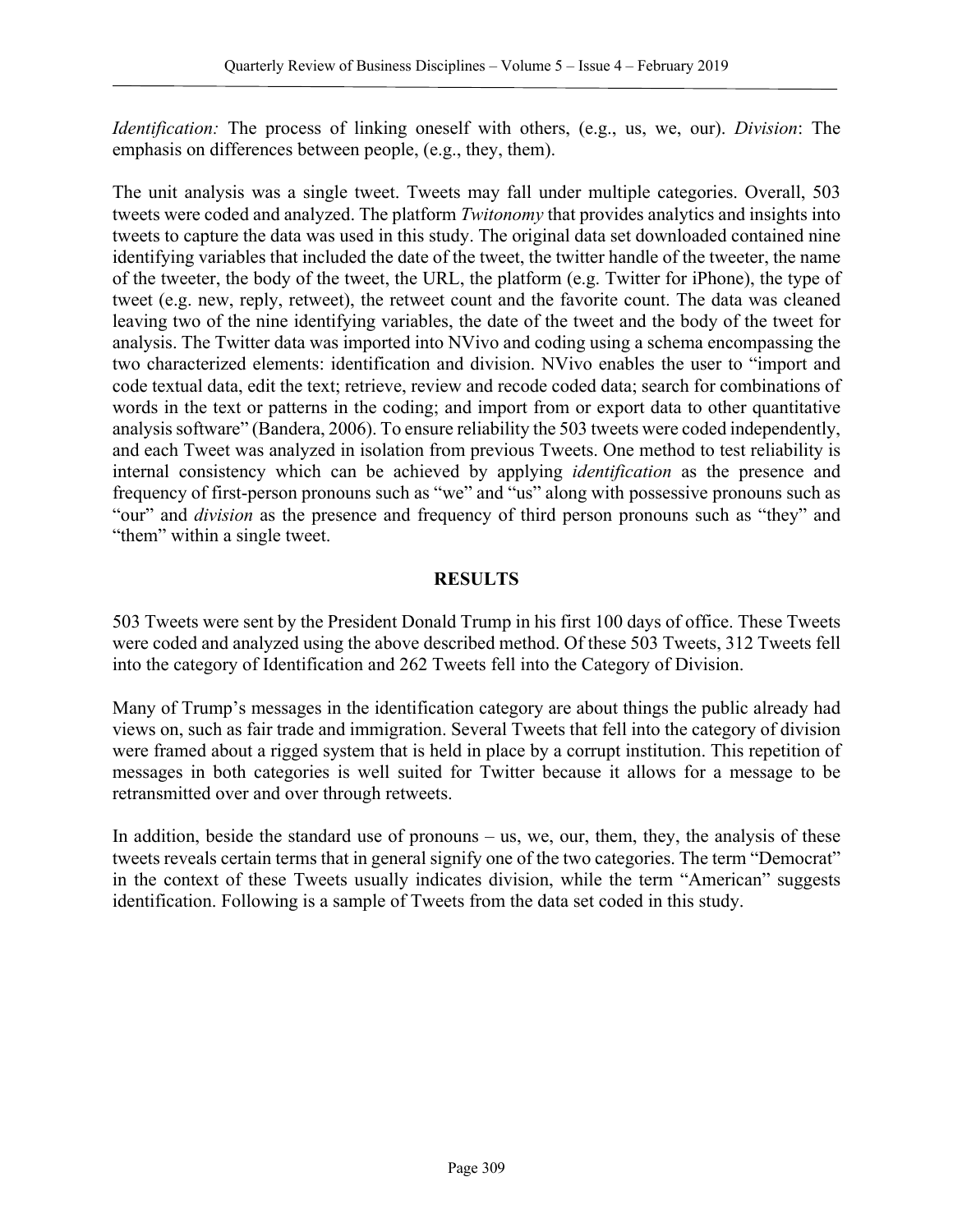| Identification                                                                                                                                       | Division                                                                                                                                                 |
|------------------------------------------------------------------------------------------------------------------------------------------------------|----------------------------------------------------------------------------------------------------------------------------------------------------------|
| Thank you for joining us at the Lincoln<br>Memorial tonight-a very special evening!<br>Together, we are going to MAKE AMERICA<br><b>GREAT AGAIN!</b> | Congratulations to $@$ FoxNews for being<br>number one in inauguration ratings. They were<br>many times higher than FAKE NEWS @CNN<br>- public is smart! |
| We will bring back our jobs. We will bring<br>back our borders. We will bring back our<br>wealth-and we will bring back our dreams!                  | Where was all the outrage from Democrats and<br>the opposition party (the media) when our jobs<br>were fleeing our country?                              |
| I promise that our administration will<br>ALWAYS have your back. We will ALWAYS<br>be with you!                                                      | The fake news media is going crazy with their<br>conspiracy theories and blind<br>hatred.<br>$@MSNEC \& @CNN are unwatchable.$                           |
| The American dream is back. We're going to<br>create an environment for small business like<br>we haven't had in many, many decades!                 | The spotlight has finally been put on the low-<br>life leakers! They will be caught!                                                                     |
| We are making tremendous progress with the<br>V.A. There has never been so much done so<br>quickly, and we have just started. We love our<br>VETS!   | The Democrats had to come up with a story as<br>to why they lost the election, and so badly, so<br>they made up a story-RUSSIA. Fake News!               |

Figure 1. Sample Tweets

# **DISCUSSION**

The first one hundred days of Donald Trump's Presidency provided an opportunity to observe the Twitter phenomenon in action and isolate it for further analysis. Upon examination of Twitter rhetoric, a greater understanding emerged of how the social media platform may help or hinder in understanding presidential positions and individual beliefs. Audiences can easily drown in this flood of rhetoric. Often, the message we receive is an interpretation of events. As a platform rising in prominence and influence, this will most likely not be the last time a high-profile political candidate uses this social medium to try and persuade constituents.

According to Kreiss and McGregor (2017), digital media, data and analytics are at the forefront of contemporary electoral dynamics. They argue that the last twenty years have seen a shift towards technology intensive campaigning, one where campaigns are premised on large troves of data bases, made accessible through vast technological infrastructures. Campaigns begin by using the voter data and analytics to define targets in terms of who campaigns want to reach and what they want to say. The scores of people they want to reach are then targeted with persuasive messages.

Kreiss and McGregor go on to write - people who come from outside the political demagogues can subvert that process and make direct appeals to the voters, giving rise to populism. Populism is taking place outside of standard party structures and enables candidates to work completely separate from the traditional political parties, in effect undermining them.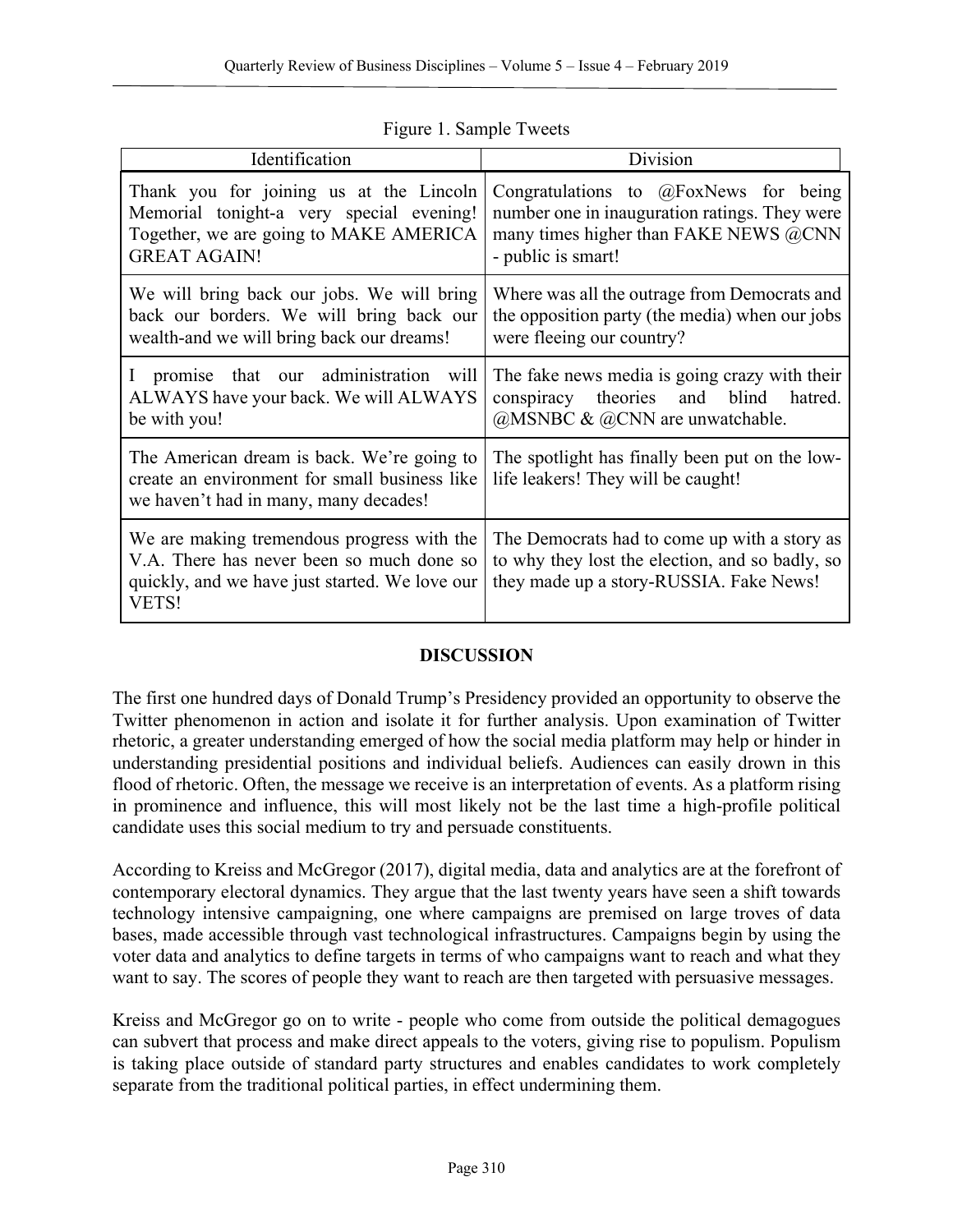One of the reasons for Donald Trump's success is through his command of mass media and his ability to use Twitter without piecing together a conventional campaign organization. The question going forward - is Donald Trump an outlier or does he represent something new in terms of a blend of celebrity and populist politics, that empowers people to go entirely outside of regular institutional party structures.

Twitter in Donald Trump's campaign was not only used for targeting communication but also designed rhetorically to use broad communication to trigger action across the various audiences. Trump's communication has been described as simple and straightforward (Stewart, 2016); however, there are dimensions of complexity in this description. For example, Donald Trump's campaign enlisted the services of an analytics company (Cambridge Analytica). These types of companies use data and psychographic techniques. The result of incorporating this type of information into social media messages indicates that these Tweets are actually data driven and not as simple as originally classified.

Trump has been criticized for sowing discord in our country, when in reality, Trump's Tweets merely echo what many Americans already believe (Lurie, 2018), which is that the system is rigged against them. In the first 100 days of his presidency Trump spoke to this segment of the American public feeding an issue that has been simmering for decades.

Interpreting this movement meant taking a deep dive into the fields of political communication, campaigning, journalism and electoral research. Insights gained from this research are 1) traditional political and media institutions can be circumvented successfully; 2) a populist candidate from outside the traditional establishment can become a powerful political force; 3) politics based on hot button issues are difficult to gauge, and 4) the ability to sell something the American people seem to think they want, cannot be understated.

This study was originally conceived to interpret Donald Trump's Tweets for his first 100 hundred days in office. This could not be done in a vacuum without considering the platform of social media and by extension Twitter as a political communication tool. While earlier forms of media have not disappeared, the expansion of technology has currently made social media the most modern and interactive form of political communication. What appears to be occurring is an enormous fragmentation of how people get their news. Presidential candidates continue to advertise on television but social media platforms such as Twitter engage the population on a much higher level. Additionally, social media users seem to actively boost political campaigns while simultaneously demanding accountability from their representatives. This is a big change from a population that only three decades ago received for the most part only an image of a political candidate. As citizens become more ideological about where they get and how they handle political information, politicians are more at risk of being put in a negative or constricting spotlight by constituents who can source their data from different informants.

Based on the rhetorical tenets outlined by Burke, the use of Twitter in combination with the broadening ideological divide allows for politicians to solidify their base by feeding them messages that aid their supporter's world view and strengthens their resolve. The sense of inclusion and feeling that they belong to the larger group can be leveraged to the advantage of the candidate, depending on the circumstance. It can be used as the motivation for change or why a situation must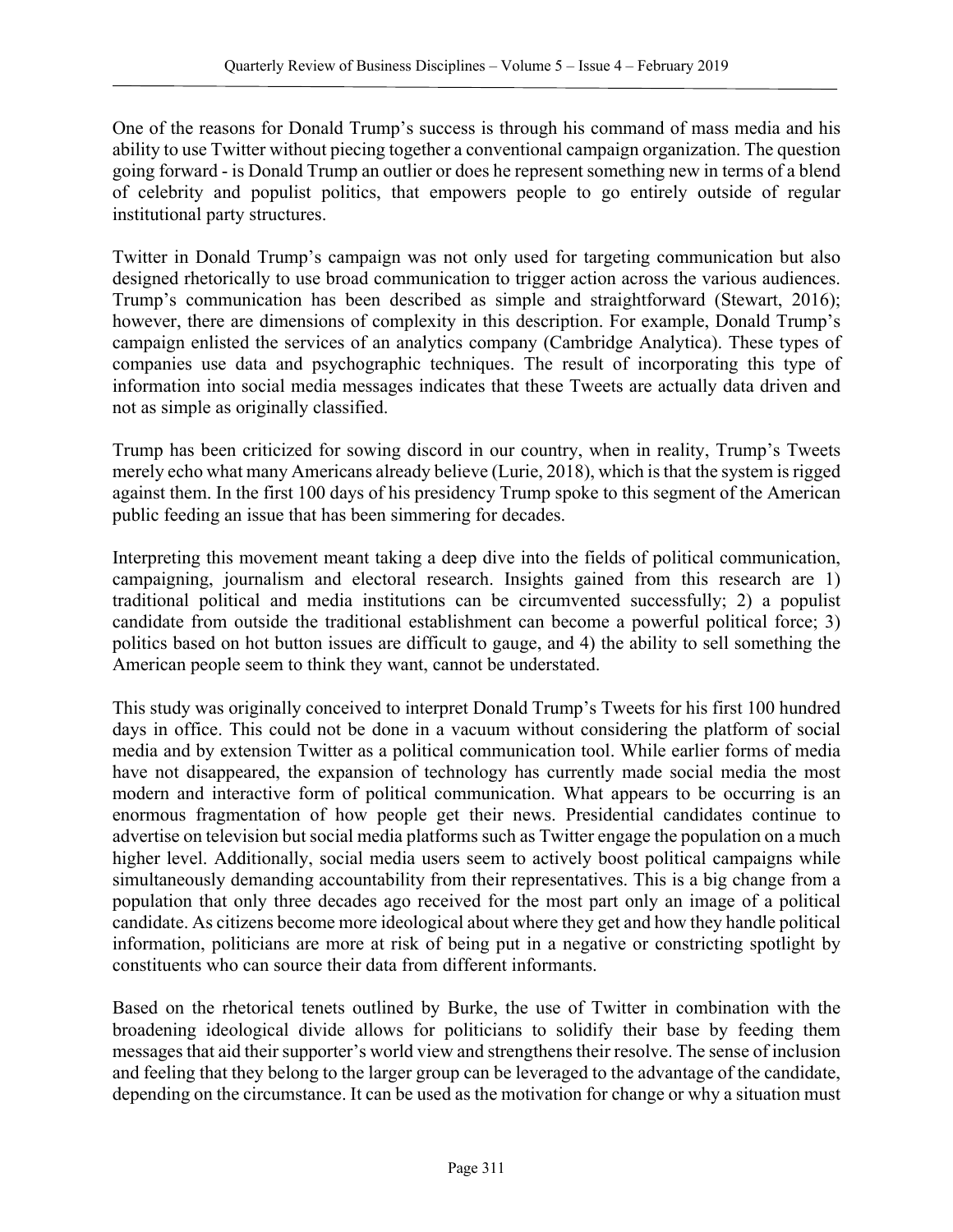be "fixed". As demonstrated through the tweets of Donald Trump, he can simultaneous unite and divide through the manipulation of the concepts of identification and division, often times combining both concepts into his string of messages sent through the platform.

The alienation from political life that Donald Trump displays on Twitter speaks to his followers who have a past distrust for career politicians. They have learned to exude the behavior of the political establishment. Trump has managed to generate followers that for the most part only concentrate on the elevated interaction aspect, that Twitter affords. There may be only two categories of candidates for such voters – politicians and common people. Because many constituents have failed to see personal or direct changes to their situations (jobs, income, lifestyles) there might be a tendency to accept and believe in the idea that a non-traditional candidate with a different career background will bring about the transformation they want to see. This theme fits into another strategy that is prevalent within the analyzed Tweets – blame. In the case of these Tweets, blame is a way to focus upon the things that get in the way of obtaining the desired outcomes. Without these things / obstacles the ideal situation would occur. Thus, leading to a main nostalgic theme of the better days of the past.

Beyond his differing professional record, Donald Trump's raw and unmannered approach to social media and politics makes him the epitome of an anti-establishment candidate. While others mock Trump's incoherent grammar, his supporters see a "real" person who has not adopted the cadence and polish that comes from being a lifelong politician and embrace the humanizing quality of his errors (Graves, 2017).

Donald Trump made his supporters viable by representing them in areas where they felt they had been overlooked and supporting the idea that something was being taken away from them. Leading to the verbiage "Take the Country Back". What was taken away can only be speculated as that and the "Make American Great Again" slogan have never been defined. This terminology has been used to create an invisible and shifting enemy by overgeneralizing problems so that more people could identify with the campaign. The vagueness of the message allows followers to believe that many support the same ideas and therefore gives the illusion of complete unity within a community of supporters – pointing back to the identification strategy.

Trump's ability to convey authenticity, his willingness to be unconventional and his spontaneity are central to why he has resonated so strongly with significant portions of the American public. Pew Research found that 46% of people support him either because he is a political outsider or because he "tells it like it is" (Steger, 2017). Despite being a member of the elite, Trump has been positioning himself as part of the working class his whole career. His tweets show how he managed to appear integrated into the very class which makes up his followers.

Authenticity and the ability to simulate it has become an incredible asset in the social media age. Alienated American voters and the political class in the past have often been divided. Making career politicians seemly inaccessible to the rest of the population. Social media interaction between representatives and their constituents creates an illusion that helps overcome the rift by giving voters a sense that most politicians are real people with lives not so different from their own. To his supporters, Donald Trump displays a genuineness not seen in this political climate. However, his critics would assert that he lacks the discipline that should go with this realness.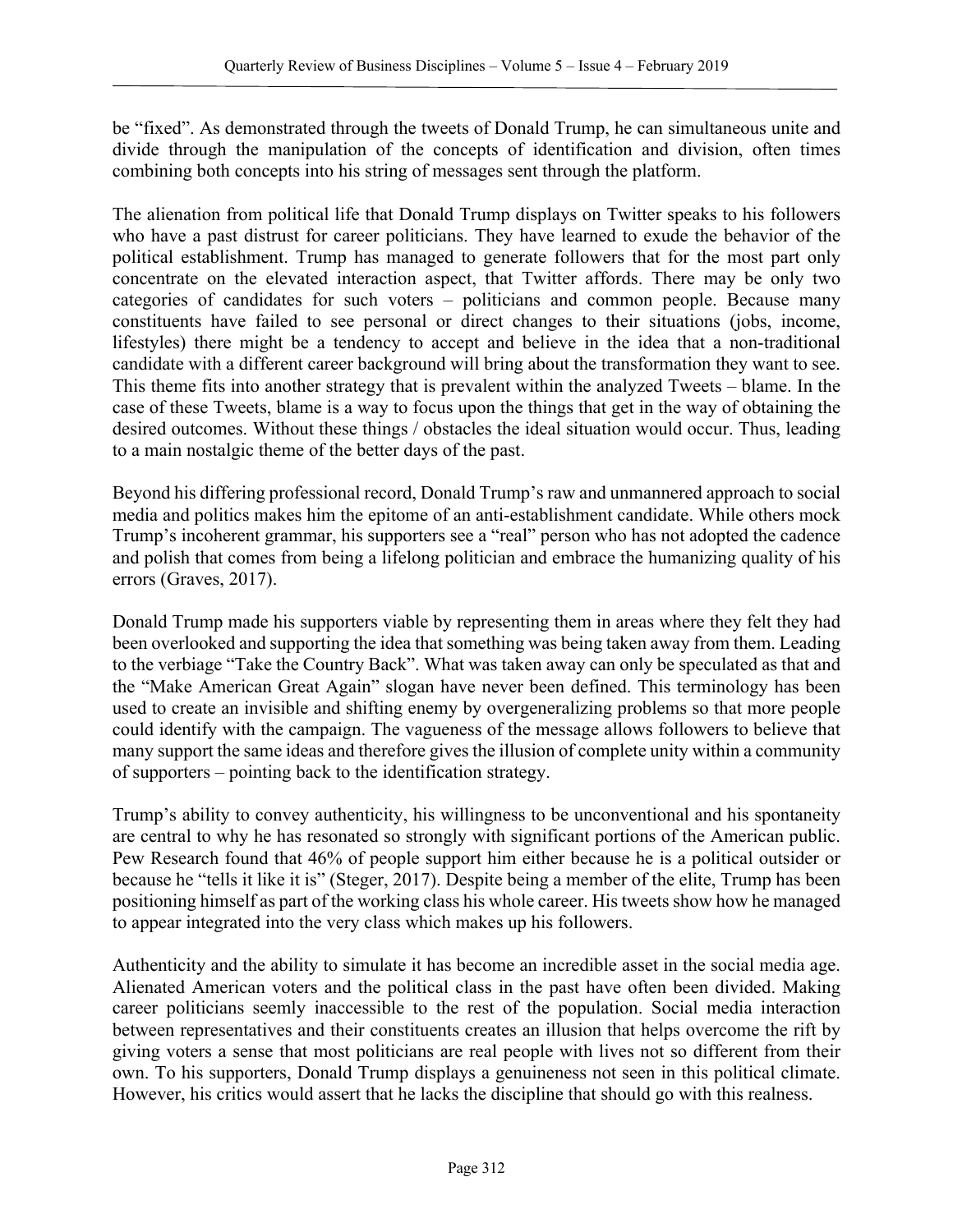# **CONCLUSION**

Reflections of Trump's first 100 days in the office of the President of the United States vary. Speculators from all walks of life - communication experts, to the dining room discussions across America, to the morning news show debates, all scrutinize his messages. There is, however, an important distinction to be made between conjecture and explanations. In particular, it is possible to explain the ultra-use of social media (Twitter) and understand it, even if we are unable to discern its real value.

This research project is a case study on the growing use of social media in political communication, specifically Donald Trump's utilization of Twitter. One of the themes that emerged from this study suggests that a candidate with an agenda that is fixated on the past draws a strong voter following. Trump's slogans about making America great again drives the point home. This strategy appears to mirror history as well as fiction.

That, ladies and gentlemen, is how you win elections. You gather a group of middle age, middle class, middle income voters who remember with longing an easier time, and you talk to them about family, and American values and character (The American President, 1995).

The term "again" seems to be used as a nostalgic trigger word. Trump's catchphrases "great again", "safe again" and "wealthy again" give rise to reminiscence among his supporters. It appears as if as if Trump's tweets are less about moving forward and more about recovering something lost. The success of Trump's campaign will most likely serve as a basis for a blue print to bypass traditional media channels, removing the check and balance function.

Donald Trump's presidency has taken a page from history and conducted a campaign that tends to focus on doom and despair (Johnson, 2016). Politicians of all stripes have long invoked what they see as the glorious aspects of their countries' histories to bolster visions of the future. The difference is that most previous politicians typically use the past as inspiration- not prescription. What is clear from this presidency is a profound shift in the political landscape, a transformation of electorates losing faith in the idea of the future as we know it. This is something that for the U.S. is distinct from the past and the present alike. Traditional establishment politicians have been all but paralyzed by this development, while insurgent populists are eagerly fueling it.

The use of Twitter in this case also allows for the user to define the context for themselves. By providing messages that are vague, it lets the individual "fill in the blanks" providing self-defined context and meaning into the slogans and musings. Context may also form through the perceived affiliation developed by those who respond to the messages, hardening points of view through confirmation bias. The concepts employed through social media essentially remain unchanged since the early 1700's: news is defined by one's social circle. The advantage of social media is that it can create the illusion of the physical social circle without requiring the restrictions of physical proximity. It provides reinforcement of concepts and ideas, validates concerns, and motivates both for and against ideas. This by extension supports the candidates position of "with us or against us". This context is something that can only be derived through print media (of which social media is part of). While the use of television and radio easily convey context to the receiver, the use of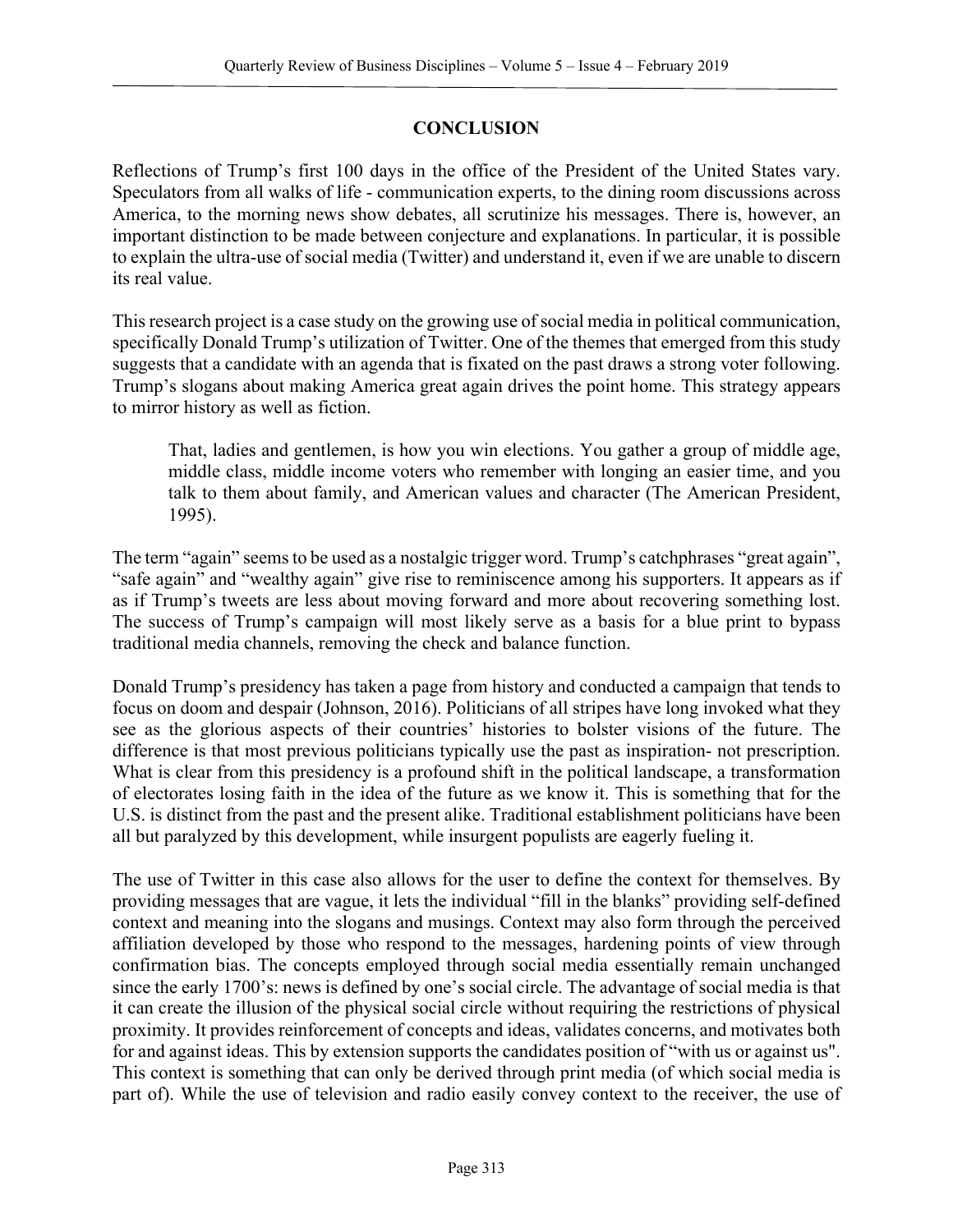social media demands that individuals gain context elsewhere, in this case from multiple sources that generally are supportive of the viewpoint of the individual. It is only after the context has been defined through the medium that the messaging is carried out in the public forum.

Trump's Twitter pulpit includes insults of political rivals, competitors, private citizens, the intelligence community, the media and a rigged electoral system, all within the divisive category. His rhetoric also includes messages of unity, the forgotten, and support – bolstering the identity grouping. Trump's mastery of the Twitter platform and its 140-character limit has allowed sensationalized messages with little substance to divert the attention of both supporters and nonsupporters. It also allows the self-defined context to solidify and manifest itself as truth. In modern political times this use of rhetoric combined with mobile technology is unprecedented. Thus, fortifying the power of social media and persuasion in this relatively new non-traditional communication tool.

# **LIMITATIONS**

No matter what we do when it comes to social media (or any media), how the electorate is analytically receptive to the information they receive is important in evaluating the impact of the message. Knowing how the constituency evaluate the biases of media sources is critical to understanding citizen empowerment and eliminating further alienation.

Great care must be taken to accurately interpret the tweets while eliminating bias. It can be easy to be drawn in and fall prey to the very division that is being created by the candidate. What is clear is that content analysis cannot be done in a vacuum, so steps must be taken to mitigate the bias to successfully reduce the opportunity for skewed analysis that may impact the overall integrity of a study.

When it comes to data collection from social media, it is difficult to distinguish between the trustworthy and the untrustworthy sources. Future research should focus on bots that generate automated messages. Bots are chunks of code that are written to automate the interaction between a user account and a human. The more human curation an automated account has, the tougher it is to distinguish from a human tweeting passionately about politics. Bot accounts tweet, interacts and generate followers and likes. What is unclear is how big of a role bots play as a political strategy and what specific groups are funding them. Do they have an impact on political discourse, do they generate support that a human account would not have and what impact do bots have on information distribution?

#### **AVENUES FOR FUTURE RESEARCH**

An opportunity for future study would be to examine the tweets within a cultural context. It is easy to assume that the messages sent through social media are purposeful and motivated to suggest a change. To view the messages through a rhetorical lens in combination with cultural context would be valuable. As discussed, there is greater complexity to the messages other than examining simple content. The messages examined in the context of what is occurring may shed greater light on the intent or purpose of the writer.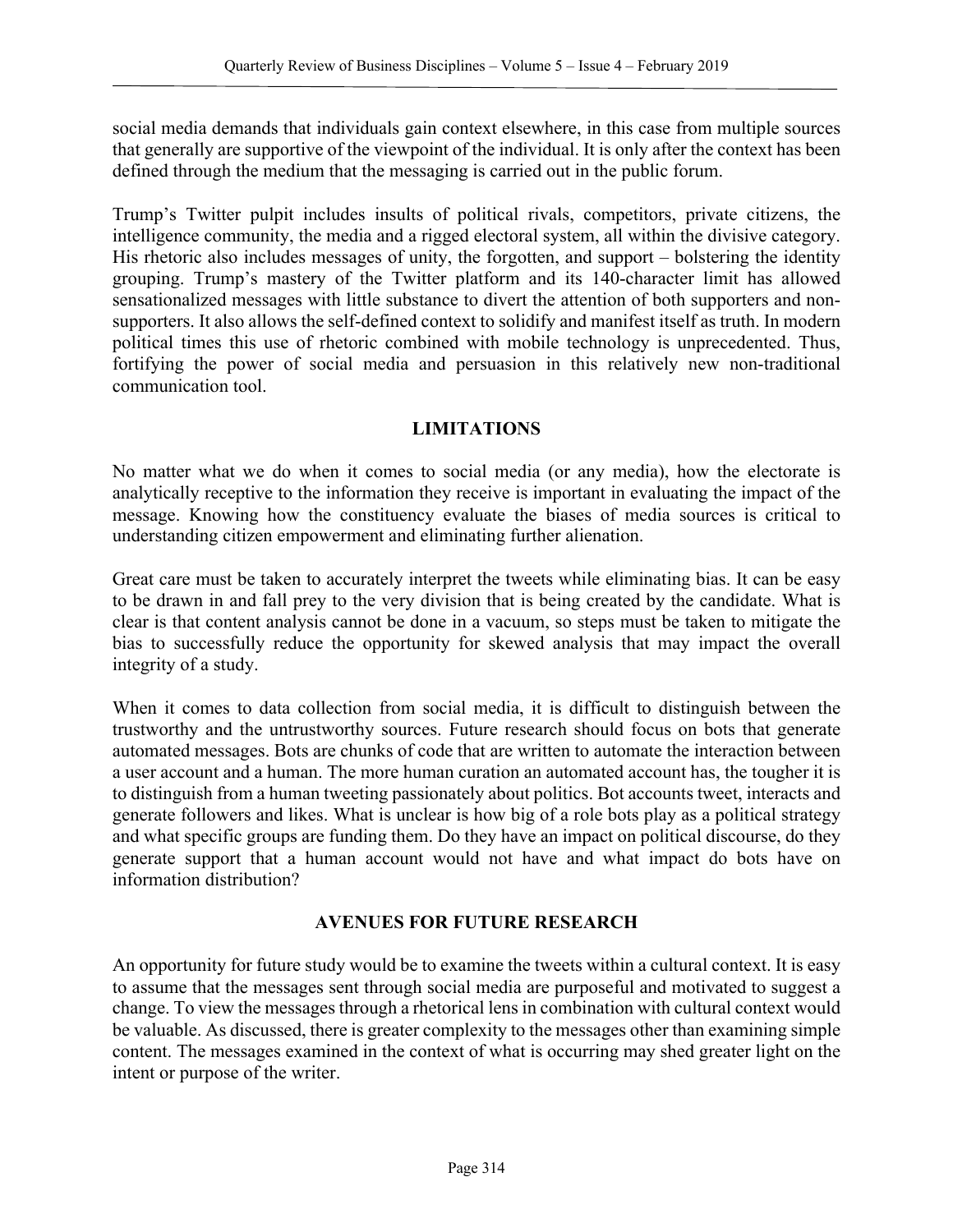It may also be valuable to examine a larger pool of Donald Trump's offerings in social media. Although the purpose of this paper was to examine the tweets of the first 100 days, the specific goals of the candidate could be seen as a furtherance of what he believed was successful in getting him elected. It would be interesting to see if tactics changed during the course of his presidency or if there was simply a continuation of the same.

Another useful approach may be to examine the messaging of this president in a historical context. Certainly, much could be said of the division of Jefferson and Adams, who often would use pseudonyms to further their political positions when writing editorials for newspapers and pamphlets while simultaneously eviscerating their opponents. There appears to be resemblance in the messaging, in creating distance through divisiveness. Eloquence aside, on the surface there are similarities in approach and purpose of the writing. There can be much to be gleaned by looking at the messaging in the context of history.

#### **REFERENCES**

- Aristoteles, & Kennedy, G.A. (2007). *On rhetoric: A theory of civic discourse.* New York: Oxford University Press.
- Bandara, W. (2006). Using NVivo as a research management tool: A case narrative. In Ruth A. (Ed.), *Quality and Impact of Qualitative Research: Proceedings of the 3rd International Conference on Qualitative Research in IT & IT in Qualitative Research*, 6-19.
- Burke, K. (1950). *A rhetoric of motives.* Berkeley, CA: University of California Press.
- Burke, K. (1972). *Dramatism and development.* Barre, VT: Clark University Press.
- Burke, K. (1990). *The Philosophy of literary form.* Berkeley, CA: University of California Press.
- Graves, L. (2017, December 31). Words fail Trump but for supporters his message is loud and clear. *The Guardian*. Retrieved from https://www.theguardian.com/usnews/2017/dec/31/words-fail-trump-but-for-supporters-his-message-is-loud-and-clear
- Hammond, S. J., Roberts, .N., & Sulfaro, V. A. (2016). *Campaigning for president in America, 1788-2016.* Santa Barbara: Greenwood.
- Hess, A. (2016, Feb. 18). How Trump wins Twitter. Retrieved from https://slate.com/technology/2016/02/donald-trump-is-the-best-at-twitter-heres-why.html
- Herskovits, A. (2013, June 14). Join or Die America's first political cartoon. *Constitution Daily*. Retrieved from https://constitutioncenter.org/blog/join-or-die-americas-first-politicalcartoon
- Johnson, J. (2012). Twitter bites and Romney: Examining the rhetorical situation of the 2012 presidential election in 140 characters. *Journal of Contemporary Rhetoric, 2*(3/4), 54-64.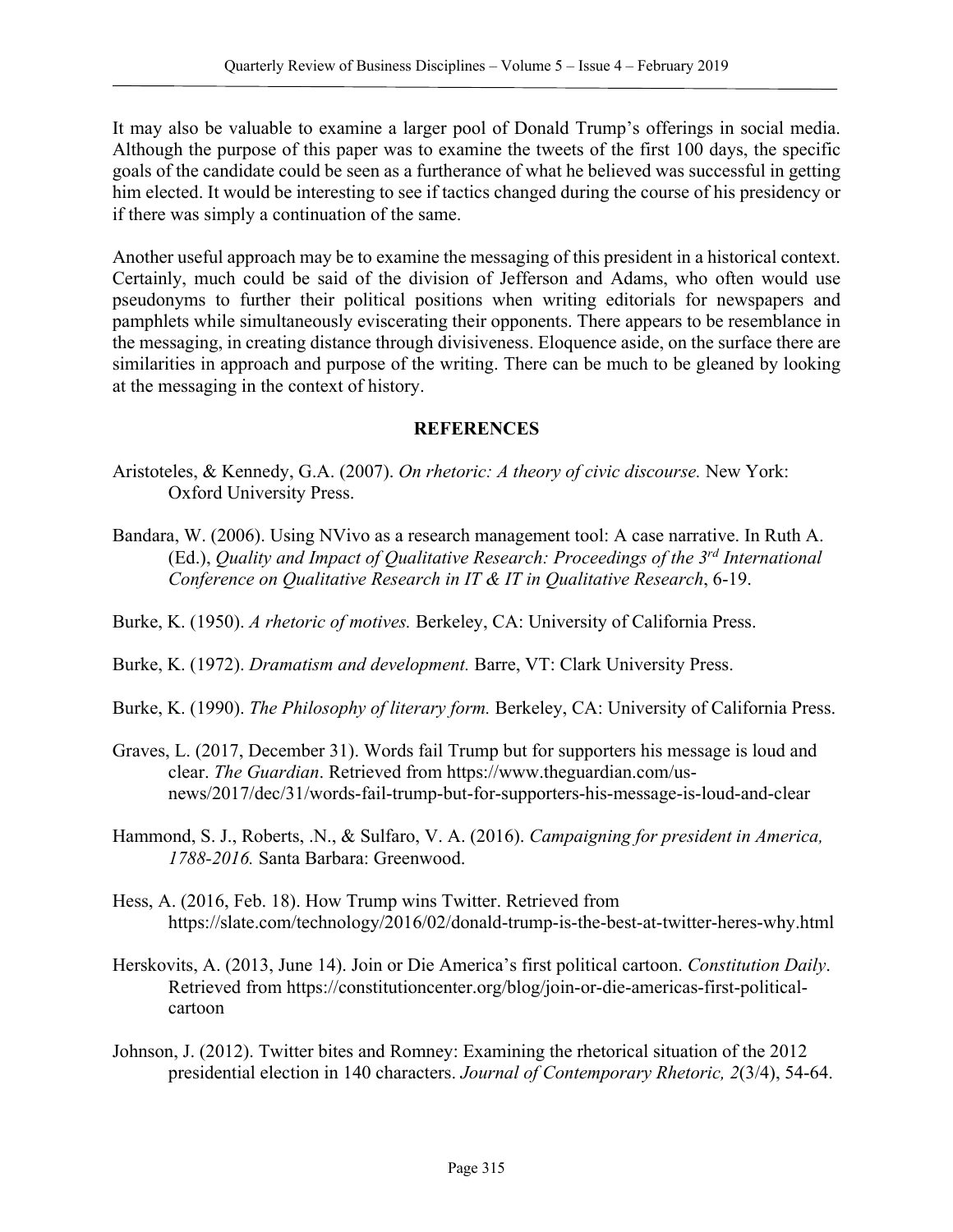- Johnson, J. (2016, July 21). Donald Trump's vision of doom and despair in America. *The Washington Post.* Retrieved from https://www.washingtonpost.com/politics/donaldtrumps-message-of-doom-and-despair-in-america/2016/07/21/8afe4cae-3f22-11e6-80bcd06711fd2125\_story.html?noredirect=on&utm\_term=.182d263360ba
- Kaplan, A. M., & Haenlein, M. (2010). Users of the world, unite! The challenges and opportunities of social media. *Business Horizons, 53*(1), 59-68.
- Kennedy, J. F. (1959, November 14). A force that has changed the political scene*. TV Guide,* 98- 99.
- Kreiss, D., & Mcgregor, S. C. (2017). Technology firms shape political communication: The work of Microsoft, Facebook, Twitter, and Google with campaigns during the 2016 U.S. presidential cycle. *Political Communication, 35*(2), 155-177.
- Krippendorff, K. (1980). *Content analysis: An introduction to its methodology.* Newbury Park: Sage.
- Lee, E., & Jang, Y (2010). What do others' reactions to news on internet portal sites tell us? Effects of presentation formation and readers' need for cognition on reality perception. *Communication Research*, 37 825-846.
- Lurie, S. (2018). Why the With House is pushing a doctored video. *Washington Post*. Retrieved from https://www.washingtonpost.com/outlook/2018/11/09/why-white-house-is-pushingdoctored-video/
- Mankiw, N. (2014, May 3). Media slant a question of cause and effect. *New York Times*. Retrieved from https://www.nytimes.com/2014/05/04/upshot/media-slant-a-question-ofcause-and-effect.html
- McCabe, D. (2015, August 17). *Welcome to the social media election. The Hill.* Retrieved from https://thehill.com/policy/technology/251185-welcome-to-the-social-media-election
- Poulakos, J., & Poulakos, T. (1999). *Classical rhetorical theory.* Boston: Houghton Mifflin.
- Presidential Debates and Twitter: The New Normal (2016, February 22). *Buy Followers Guide*. Retrieved from https://buyfollowersguide.com/presidential-debates-twitter/
- Roosevelt, F. D. (2008). *Fireside chats of Franklin Delano Roosevelt radio addresses to the American people about the Depression, the New Deal, and the Second World War, 1933- 1944.* St. Petersburg: Red and Black.
- Skoler, M. (2009, September 16). Why the news media became irrelevant and how social media can help. *Nieman Reports*. Retrieved from https://niemanreports.org/articles/why-thenews-media-became-irrelevant-and-how-social-media-can-help/